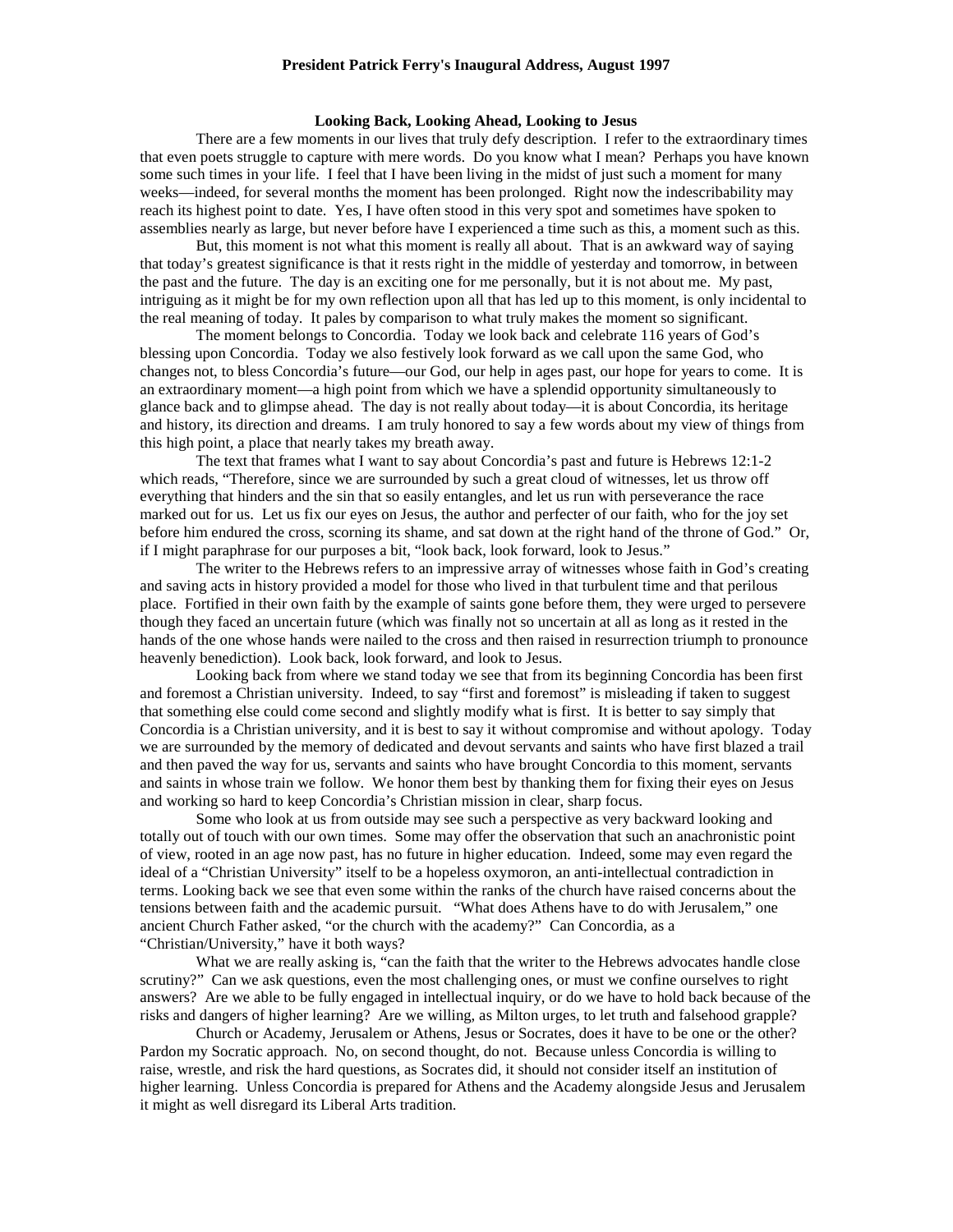A Christian, Liberal Arts College. So what sort of an educational experience should a student who enrolls on our campus expect to receive? What does it mean to hold a degree from Concordia? And how will our Christian Liberal Arts tradition influence the decisions that we make together about a new Concordia—does our view of the past contribute to our vision of the future? So many questions! Those who want answers instead of questions may be disappointed today's remarks. But, I am a firm believer that questions push us much farther than answers, and though we have come a long ways in 116 years, we still have far to go.

In the weeks and the months that are ahead many of the Concordia's stakeholders—from on and off of campus--will join me in tackling questions about our mission and our vision. We will closely examine where we have been and where we are heading—looking back, looking forward, and all the while I trust, looking to Jesus. It would be premature to say just how I expect the details of our vision to unfold. But, for today, looking back and following the cue of the Ancient Greeks, I begin with what the philosophers identified as the four "transcendent virtues"—no gimmicks, no trendy fads—but the transcendent virtues which have always been an aim of higher learning. What better place to start as we anticipate running the race laid out for us? The word curriculum, by the way, comes from the Latin for "racecourse"—an apt word for today. So what are the markers that we look for to help us to run well as we strategize about Concordia's racecourse, its curriculum, and all that pertains to the teaching and learning experience here? Look for these markers: truth, beauty, goodness, and unity.

Sound a bit esoteric or impractical? Sound a little out of touch? In his book "If Aristotle Ran General Motors," Tom Morris argues that a more open and human corporate America has an opportunity to succeed, and even thrive, with serious attention to these very guides to excellence. What about us? Is Concordia's eager to transcend the mediocre and create a learning community devoted to providing our students excellence in Christian Higher Education? Is Concordia interested in making the next step from bigger to better a reality? If we really have such goals, if offering students the best possible learning experience is important to us, then we who are Concordia will want to eye ways in which truth, beauty, goodness, and unity could shape campus, church, and community.

# **Truth**

"I do not know what I may appear to be to the world," said Sir Isaac Newton, "but to myself I seem to have been only like a boy playing on the seashore and diverting myself in now and then finding a smoother pebble or prettier shell than ordinary, whilst the great ocean of truth lay all undiscovered before me." So much to learn, so little time. What shall we do? Give up? The disciplined pursuit of truth has always driven Concordia's academic mission. Disciplined, not lazy. "God offers to every mind its choice between truth and repose," said Emerson, "Take which you please—you can never have both." Good minds, to avoid turning to mush, cannot repose--they must be exercised—just like the body. For any institution of higher learning, the constant exercise of the mind in search for truth defines the mission.

What is different from our postmodern preference for relativistic uncertainty, however, is a Concordia conviction that objective truth exists. Moreover, it is defined, indeed embodied, by the one who claims "I am the Truth." "What is truth?" the postmodernist Pilate might ask unaware of its meaning even as he looks Truth straight in the eye. "Christian truth is redemptive truth because it is not simply truth about something, but knowledge of someone. It is personal." Once they hung it upon a cross and tried to avoid dealing with Truth that way. Then they hid it behind a rock. But, the stone is rolled away. The Truth lives and is seated at the right hand of God, our text says, where Truth rules for all eternity. Let truth and falsehood grapple—what is there to lose? Concordia was, is, and by God's grace always will be a Liberal Arts university dedicated to the perseverant pursuit of the truth, a Christian university confident that truth can be known. We insist on having it both ways. A Liberal Arts education is one that liberates, and it is the Truth that sets us free!

Freed by the truth, we find forgiveness for our failures, we have peace and pardon, we have a lightened load. Transformed by the truth, integrity must characterize each conversation, direct all dialogue, and energize every exchange. Truth is a powerful thing, and, therefore, we are advised on how to handle truth among us. To "speak the truth in love," as the Scripture urges, means that truth is a tool to build up, not a weapon to tear down. At Concordia we have the opportunity to model on our campus for church and community the art of argument. That means solid logic and sound reason, careful research and clear communication are employed winsomely not to win a point, but to win a brother or a sister. The truth, in love, here. The truth of God's love--here.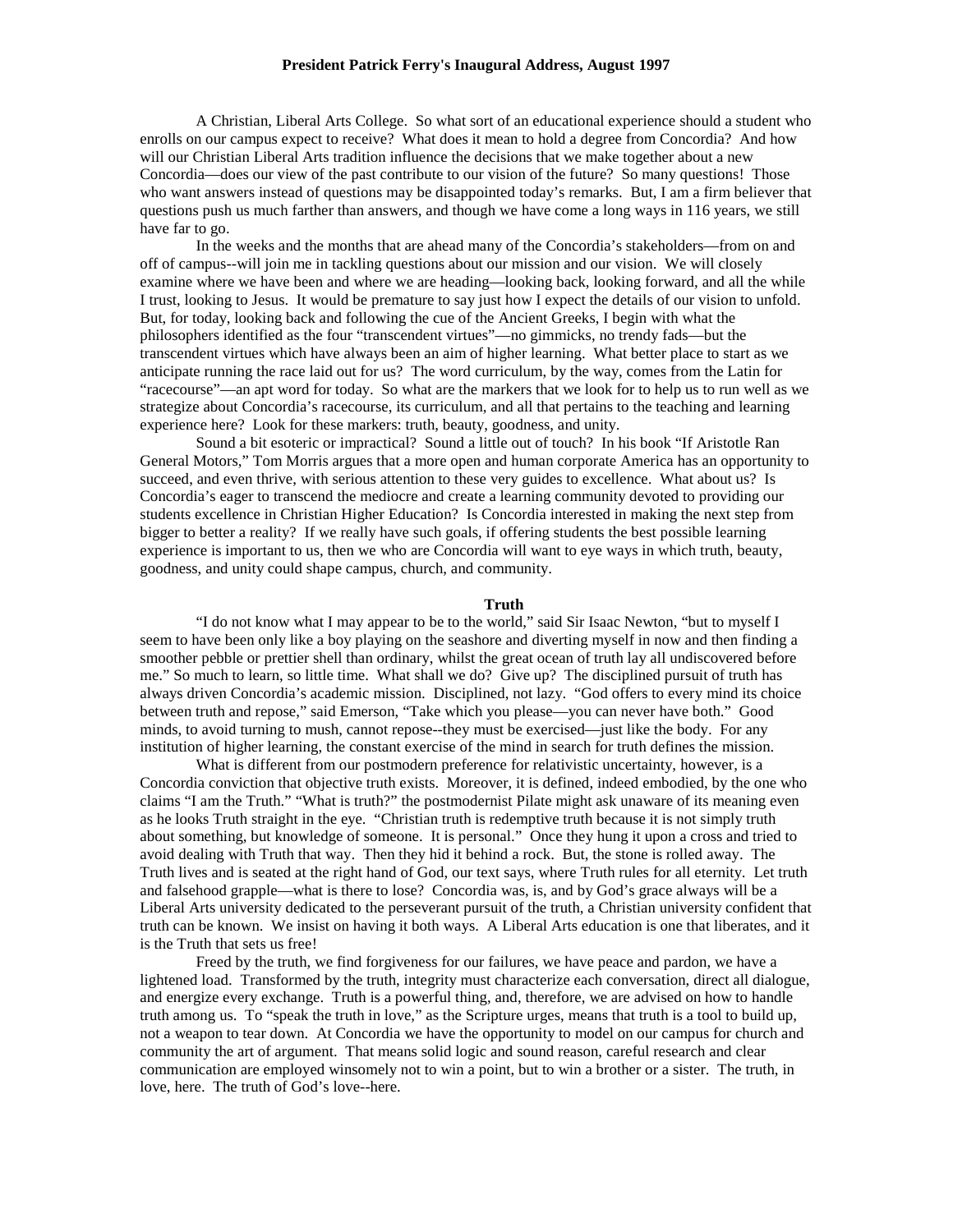# **Beauty**

 Truth and beauty go side by side. The Apostle says it better, "whatever is true, whatever is noble, whatever is right, whatever is pure, whatever is lovely, whatever is admirable—if anything is excellent or praiseworthy—think about such things." Do we have here the Pauline perspective on the college curriculum? Indeed, the sorts of things he wants us to think about include truth and beauty. Truth belongs on the college campus--who would argue otherwise? But beauty, while more obvious, is less obviously necessary. Is beauty a luxury that, when push comes to shove, we can afford to do without? Is beauty an extravagance that we cannot afford to keep? I rejoice, and again I say rejoice, in this apostolic affirmation of the aesthetic from Philippians.

Beauty is born from creativity. The beauties of heaven and earth are the handiwork of a magnificent master designer, an awesome Creator God. We, who are His humbler creation, also create. To include beauty in this message is more than lip service to one of the philosophers' virtues, it is my way saying that we must encourage creativity. Of course, our most beautiful work is more often the result of perspiration rather than inspiration. Creativity, in other words, is work. The Creator worked and then rested. Our ability to draw a picture, to play a piece, to speak a line, to sing a note, to turn a phrase just so—or even the ability to appreciate the beauty of these creative acts—takes work. It is the playful work of creative learning inspired by creative teaching. Without learning we fail even to recognize the noble, pure, and lovely. Without learning the admirable, excellent, and praiseworthy escape our attention. Learning takes work—but what pleasing work it is meant to be, and what pleasing results it is capable of creating!

Church and community need creative people to reach out from our campus. Not only to promote an appreciation for the arts, sure that, but beyond that we need creative answers to complex problems. We need people who have worked and learned to think critically and creatively, people who are willing to work in the world for pleasing outcomes, for beautiful solutions to what are so often very ugly situations. Without an appreciation for the beautiful ugliness rears its ugly head everywhere you turn.

Hebrews urges us to run the course laid out for us—what does that have to say about beauty? I love to run—not just because it is an athletic experience, or an ascetic experience, but most of all because it is an aesthetic experience. Anyone who ran the race this morning simply must concur. The view of Lake Michigan from the bluff was more breathtaking than the pace. Beauty pushes us along and, I am convinced, enables us to finish well. We are wise to keep that in mind as we consider the meaning of our curricular "racecourse." Is ours one that will emphasize the importance of beauty as well as truth, one that will cultivate and celebrate creativity, and one that will stress the aesthetic value of hard work well done? Sure, running the racecourse is not always easy. They might pretend otherwise, but students do not want it easy. There are no shortcuts to a job well done. We who are faculty must be challenged to challenge our students, to urge them, to help them finish well and leave this place with a degree and, more important, with a real sense of accomplishment.

Run the course laid out for us with perseverance, as Hebrews says. But, also with great pleasure, I might add, as we fix our eyes on what is most beautiful of all about Christian education, Jesus, our Beautiful Savior. Here is a crucial marker for us. Without it we do not know where to turn out there. But, because we have it, our creative energies allow us to do the most meaningful work—work that is an expression of gratitude for Christ's saving work, work that flows from our Christian sense of calling to our neighbor. And how often we have the opportunity here to applaud the contributions of gifted faculty, staff, and students whose work bring glory to God. What a joy. Dr. Maschke has often said to me that he has never seen a runner with a smile on his or her face. His own joyful visage is evidence to the contrary. He is among those here who runs the race laid out for us with perseverance and with pleasure as he looks to Jesus, our Beautiful Savior.

#### **Goodness**

The God of all truth is gracious and good. The Creator God saw everything that He created and said that it was good. Concordia might aspire to greatness. I would be more pleased if our university aimed for goodness. If Concordia earned a reputation for goodness, that would be great. It has been said that "Of all the virtues and dignities of the mind, goodness is the greatest, being the character of the Deity." That must be what Cicero, whose many accomplishments include finding his way on to Concordia's seal, meant when he said "in nothing do men approach so nearly the gods as doing good to men." And Goethe, likewise on that seal just below Cicero, said, "the ground that a good man treads is hallowed." This afternoon we have walked on to holy ground. Not just this chapel, but this entire campus is a sacred place where men and women, motivated by the Gospel, are good to each other. There is no need to spend lots of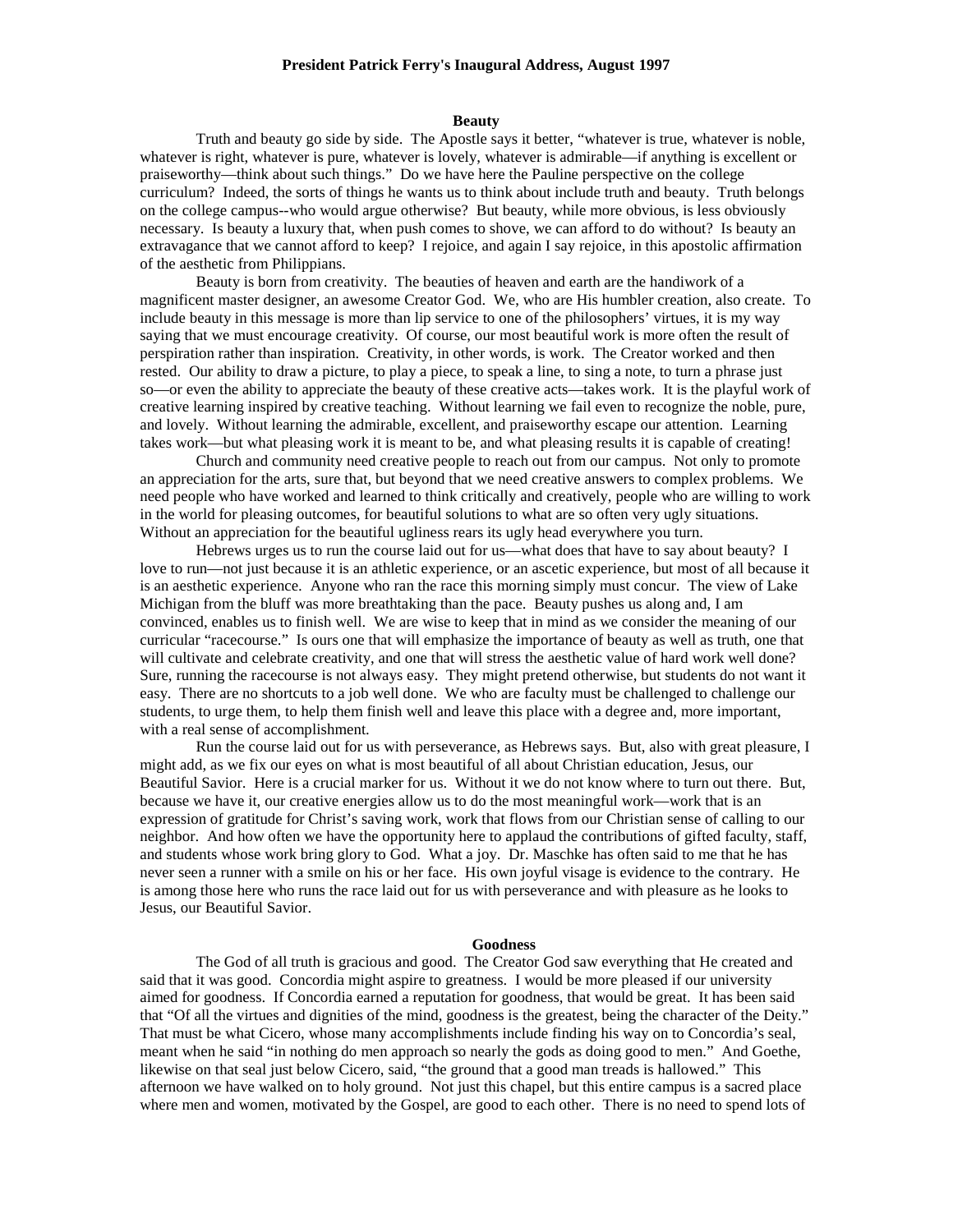time on this third transcendent virtue, right? As Thoreau says of the Golden Rule, "an honest man would have but little occasion for it," so also we don't need to talk much about goodness, for goodness sake. Concordia understands what it means to be good, to do what is good.

Our problem as Shakespeare (also on the seal, just below Goethe, by the way) points out in very Luther-like fashion is that "the web of our life is of a mingled yarn, good and ill together." What a tangled web we so often weave—deceit, ugliness, evil. Christian people know about goodness, but you do not have to go off this Christian campus to find its antithesis. This holy ground has been tromped over by people who might even step on each other to get their way. I am not talking about the armies of people who surged past me to cross the finish line ahead of me this morning. I am talking about anyone who is inclined to a "me first" mindset. In other words, I am talking about "me" first.

Goodness thinks about someone else instead. Goodness looks around for a way to help, for a way to make a difference in somebody else's life. Our Lord Jesus has done that for us. The good that we would do, that we do not, but that which we hate, that we do, who will save us from this body of death? Thanks be to God, He does it through our Lord Jesus Christ! The One who truly is good intervened on our behalf. We now have the best reason of all to pursue the good—gratitude to a good and gracious God.

In recent weeks I have said to many people that my goal is for Concordia to prepare graduates who are committed as well as competent. Any student may come here looking for a degree in order to get a job. Every student ought to leave here with an education and a profound sense of vocation, a sense of responsibility entrusted to us by God to serve our neighbor on campus, in the church, in the community. Will students see the goodness grounded in gratitude that I am talking about modeled for them here? Will they have occasion to learn from teachers who are genuinely interested in helping them to learn, teachers who go out of their way to offer encouragement and support, teachers who run alongside them for the extra mile despite the busy pace of their own lives? Will students learn about vocation from a staff that is dedicated to helping them, a staff that sees them as unique individuals each deserving of caring attention, a staff that appreciates its own crucial role in helping this university to be good, not merely great? Will students learn about the importance of commitment from an administration that gives consistent evidence that it is committed to them and their learning above all else? "Goodness is the only investment that never fails," said Thoreau. Concordia must invest all of its energy and efforts, all of its resources and resourcefulness into what is good for students. A student who responds to goodness like a child shaking the package under the Christmas tree wondering, "what's in it for me," misses the point. What is good is not getting whatever we want. What is good is getting that which we need to ensure our competence and, even more important, to inspire our commitment. I pray that students who walk these grounds will notice that at Concordia, in gratitude for the Gospel, we hold service very sacred. I pray that students who leave these halls will sense their own call to serve.

# **Unity**

It is time for us to pull this all together. A few weeks ago a publication of the Church edited a few of my remarks from a speech that I made to the faculty last August. The article quoted me as having said that "I plan to launch the most aggressive building campaign in recent years." I hope that city of Mequon officials did not get hold of the piece and get the wrong idea. What I actually said was, "I plan to launch the most aggressive building campaign in recent years—building community." Of course, building community is the key, not just to that sentence, or even to that speech, but I think to Concordia's future. It is unity, working together with one mind, that contributes most to community.

We are all different. Unity within our community does not require uniformity. Uniformity draws lines that limit us and prevent us from excelling. Collectively, we are better because we are different, as long as we bring our differences to the table and use them to help each other to grow, as long as we lay differences aside when they interfere with our common purpose of sharing the Gospel of Christ and extending the Kingdom of God. During the last few weeks on campus I have had the opportunity to observe some remarkable examples of different people working together on our campus to accomplish some great things and contribute to Concordia's excellence. I saw the talented cast members of Blood Brothers bring their various gifts to the stage to perform one of the most thought provoking dramatic productions on campus in years. While I was impressed by Sam Hilgendorf's ability to play many roles, the show was better because he did not act alone. I listened to the instrumentalists of the Wind Ensemble and bell choirs at the Pops concert joining together to play pieces that thrilled the audience. If only one hand bell or one woodwind was available for use it would have been less than it was. I watched the soccer team kick the ball from one player to the next with astounding efficiency in a total team effort to win the